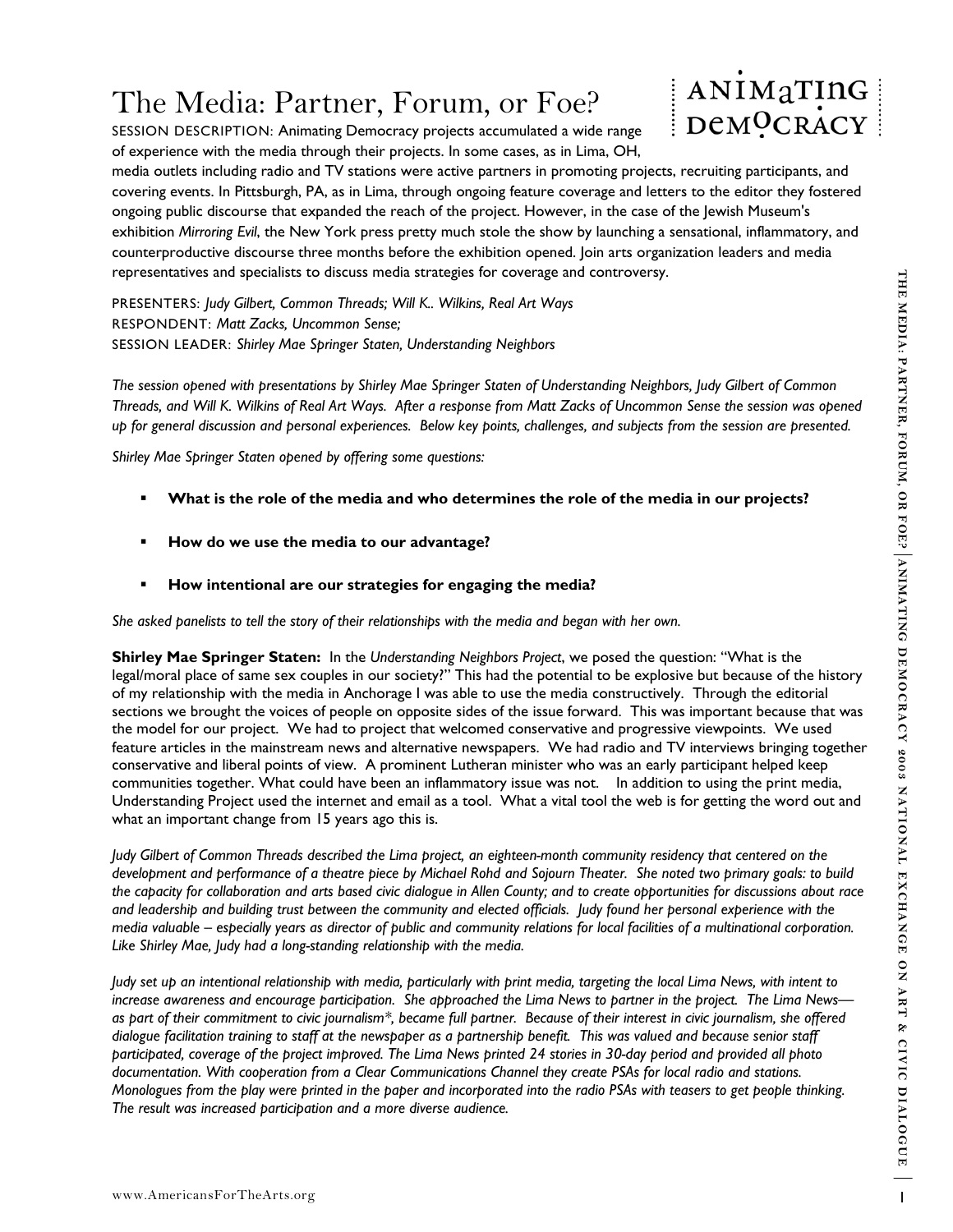**Judy Gilbert**: Be bold in approaching the media, build partnerships, offer benefits to the media, help media understand your project (provide fact sheets). *She noted that a conference hosted in conjunction with the premier of the play yielded 16 action groups were formed. The Lima News is continuing to cover their progress. She emphasized that follow up coverage is very important too.* 

*Will K. Wilkins discussed the trajectory of Real Art Ways' (RAW) relationship to the media noting the following projects:* 

*In 1991 Real Art Ways mounted an art project by Mel Chin -- a re-creation of the facade of Black Community Church in Hartford Conn. At the site there is no marker, no indication that the church was ever there. It caught the attention of NPR but locally did not engage people the way we intended.* 

*In 1994 Pepon Osario created a version of an all male Puerto Rican Barbershop that dealt with masculinity and machismo. RAW collaborated with a local Spanish language station. They created an event -- having local barbers cut kids hair for free – to attracted media attention. This was picked up by the Associated Press.* 

1991 RAW collaborated with the Hartford Current (newspaper) which donated the back cover of the first section of *the paper for artist coverage over an extended period. Real Art Ways did several editions entitled "Art Not News".* 

*Recently, RAW engaged poet Verandah Porche to create poetry based on conversations with citizens. Newspaper did a photo portfolio of the project and published in the paper.*

**Will K. Wilkins:** Technology has changed all this. We have the potential to be our own media and tell our own stories. In terms of communicating with the media we can now send them photos using digital technology. We send video, images, audio recording. Also so many of us have websites. Before we were dependent on the local media. Now we can put all the info on our website. You can drive people to your website instead of going directly through the media. We're trying to project our own story in graphic and direct terms and not wait for the media.

**Shirley Mae:** I like what Judy and Will both said about being proactive. If you're out there promoting you can frame the story you want to be told. The one component that's missing from this afternoon's session is an example of the media sensationalizing a story. The Jewish Museum was not able to be present... Does someone want to speak about that?

**Barbara Schaffer Bacon, Animating Democracy:** *Mirroring Evil* included 19 works by 13 contemporary conceptual artists, all two generations away from the Holocaust, who focus on the perpetrators, not the victims, and make connections between the perpetuators and the media. The museum organized *Mirroring Evil* to be a "…springboard for dialogue about the complicity and complacency toward evil in today's society.

Lisa Gubernick, a Wall Street Journal reporter learned that some Holocaust survivors were agitated at the proposed content of the exhibition and wrote an article suggesting the exhibition might be the next "Sensation" show in New York. The story was published in January 2002 and the media controversy over whether the art belonged in the Jewish Museum raged for the three months before the exhibition opened and throughout its 4-month run. The most controversial images from the show appeared over and over again.

2 www.americansForthearts.org and the method of the state from the state behavior that containing a method of the state of the state of the state of the form of the state of the form of the state of the form of the state o The dialogue intent behind the show was obscured in the media frenzy and the museum's approach to presenting and interpreting the work was criticized repeatedly. The museum staff was not really prepared for the media controversy. The curators and the public relations staff sometimes differed about strategies to respond to the media attacks. However, museum attendance was extremely strong and a younger, more diverse audience than what is typical for the museum attended the show. Ultimately the media coverage created a second layer of discourse that did in fact advance a key question of the exhibition – "Who can speak for the Holocaust?"

**Matt Zacks:** My experience with the media has been a little different. I've had a longstanding relationship with Channel 12. Some years ago I purchased a loft in downtown Flint—everyday I made a habit of going to the bar after working on my loft and one day I met Jason Carr from Channel 12 News. Told him he should do a story about me moving back from NY and wanting to have an impact on my hometown. Since then they've done five stories... That relationship was formed in an unusual way but has been amazing in getting the word out that my paper is here.

My other experience is about touching a nerve. I was in college at Michigan State. It was one night 3 o'clock in the morning... fraternity boys threw up in the bushes outside my home. Wrote letter to the editor in school newspaper.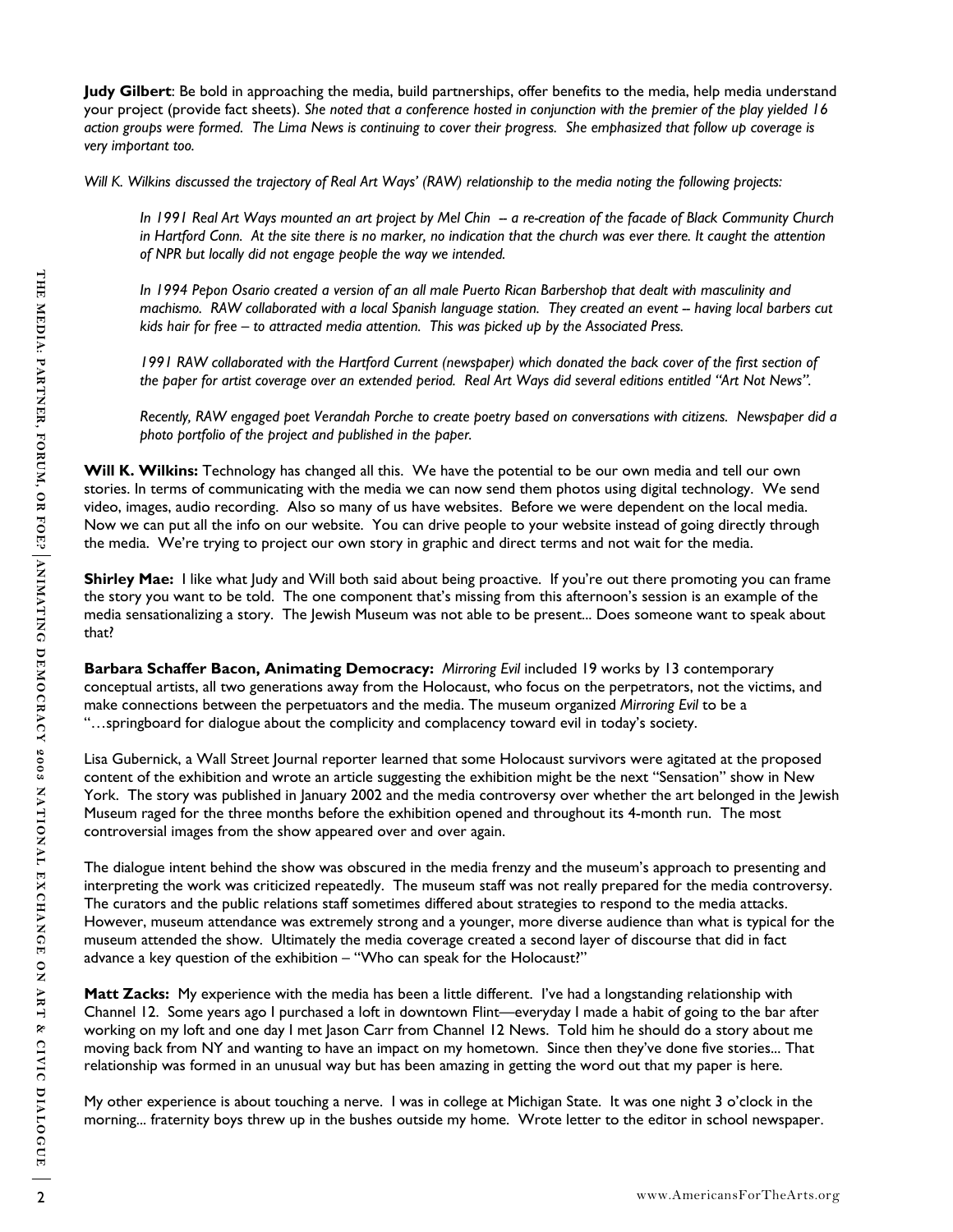Next day went to class as usual and felt the reaction to what had happened. Some of the responses were negative, some positive, some threatening. It was a good lesson.

*Matt passed out copies of his newspaper—*Uncommon Sense: The purpose of the paper is to give writers and local artists the opportunity to touch the community in ways they never would been able to alone. It's sparked a lot of interest in the art and the artists themselves. Also politicians know from reading the paper that I'm going to print a full interview because we don't have page limits and that it's about factual information.

**Shirley Mae** (to the audience): I want to hear your stories...

of the material entirely **a continuously a** with the material and the material is the state of the state of the state of the state of the state of the state of the state of the state of the state of the state of the stat **Tom Borrup, Community & Cultural Development**: Talking about taking initiative . . . A city council member decided to declare war on Intermedia Arts and me personally with the rational that we were breeding vandalism throughout the community by inviting graffiti on our buildings. I stood by our right to have hip-hop artists paint the side of our building. The media was really out to make this as sensational as possible. But any press is good press. We generated a lot of public discourse. We talk about youth, hip-hop, culture . . . that in Minn. is a scary topic. This was not a controversy I chose. We maintained it, didn't waver, and we made enemies. People threatened to take our funding away. But in the end it brought us more support. And every time there was a story on TV, parents/teachers would call with encouraging messages. There were more positive responses than negative. Even the people who didn't like it respected us for standing by our organization.

**Judy Gilbert**: One problem we had was when a TV station added video footage that perpetuated racial stereotypes. We did not get what we wanted.

**Shirley Mae:** Let's hear some concrete examples in the last half hour.

**Comment:** I think there's a dynamic with the media where a lot of arts organizations are completely ignored or we are covered but only as entertainment. But substantial coverage is missing. There are alternative organizations that have the role to speak out about issues that are not just in the entertainment page. It's a valuable role.

**Shirley Mae**: How do we use mainstream vs. alternative media? If mainstream wants to pull from sensationalism then maybe we should use alternative papers.

Matt: It's very hard to change course.

**Arla Ramsey, Blue Lake Rancheria:** On being proactive… You say what you want them to hear. You build relationship with the press. Approach them first don't let them come to you. Don't let what they write become truth. We found an alternative (to lies and misquotes) by having people write letters to the editor. *She noted that she threatened reporters that that if she was misquoted or a quote taken out of context, she would not talk to them again.*

**Will:** We did something similar. We sent out to our email list and had people respond. About 25 people took action. That's a weapon we have that we never had before.

**Shirley Mae:** There's an art to making a story they don't want, into a story that's packaged in a way to spark dialogue.

**Judy:** In my experience, we met in confrontational discussions with the media. We would not talk to the media unless they allowed us to record the discussion. This went on for years until trust had been regained.

**Jay Brause, Out North Contemporary Art House:** We're provocative. Arts organizations can have points of view you shouldn't just be covering news. Out North created a community newspaper to cover the arts. Now we are working to create a new civic radio station.

**Participant:** If we're going to be about civic dialogue then we really have to get off the arts pages and into other areas. The arts have been marginalized from the rest of the world too long. We're not taken seriously.

**Barbara:** There is a group called the *Mainstream Media Project* that is a nonprofit public education organization. They place top policy analysts and social innovators on radio stations across the country and around the world. They set up